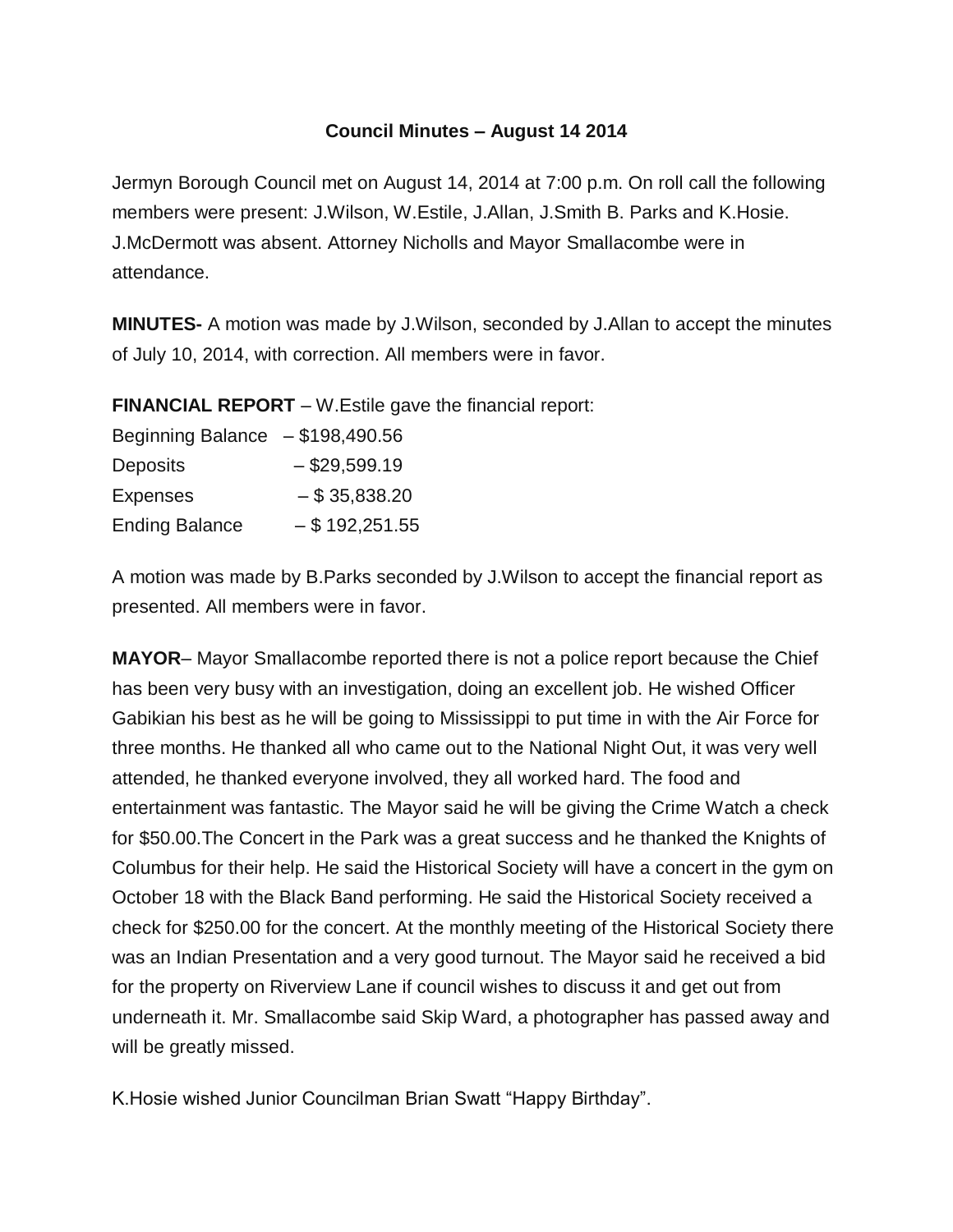**PUBLIC INPUT-** R.Rood asked about his sewer project? Mr. Parks said he hopes the job will be done within the next couple of weeks.

Mr.Celli asked that Councilman Parks speak now instead of under Public Works where Mr.Celli's name was listed. K.Hosie said yes. Mr. Parks said he met with Rock Bottom this morning to have them grade the alley and put modified down. To get the water to flow towards Debbie's, where there is a catch basin and possibly behind Wayne's. Mr. Celli said the dirt is against the fence and the fence is the problem, the dirt is stopping the water from flowing. Mr. Parks said also the alley is at a bad angle. Mr.Parks said they will shoot the alley to get the elevations so the water will flow away. Mr. Celli asked if this is something that can be done before my stuff is frozen to the ground again? Mr. Parks said he is working the best he can do to see it gets done. Mr. Celli said his concern is that it is unacceptable for him to go another winter with his personal belongings frozen to the floor.

K.Hosie said we have no control over Rock Bottom. Mr. Celli said he was going to do it himself but was told not to.

Mr. Celli said he feels a lot of stuff was missing in the last minutes and we have a 1972 tape recorder and it doesn't do the job properly. Mrs. Hosie said Debbie is only required to put down motions. I had asked her to please put down what leads up to any motion and if a resident brings anything up, to paraphrase it, she does not have to do verbatim minutes.

Mr. Celli addressed the water problem at the front of his property. He said the plans were given to KBA, there was an inspector on the job. How could someone approve the project when it is wrong? He said he does not believe it is the state's problem, the borough hired an engineering firm. He does not feel the liability lies with the State, he said he spoke to someone and they said the engineering was approved. The Borough hired the engineers and paid them with the borough dollars, they okayed the job and it is not okay. Mr. Celli said his driveway is eroded because of excessive water. Mr. Parks asked where the runoff is going from the roofs of the two properties that abut your driveway? Mr. Celli said Mr. Staples runs down the rear of his property and Mr. Celli's gutter on the left side ,which is down past where the driveway is eroded.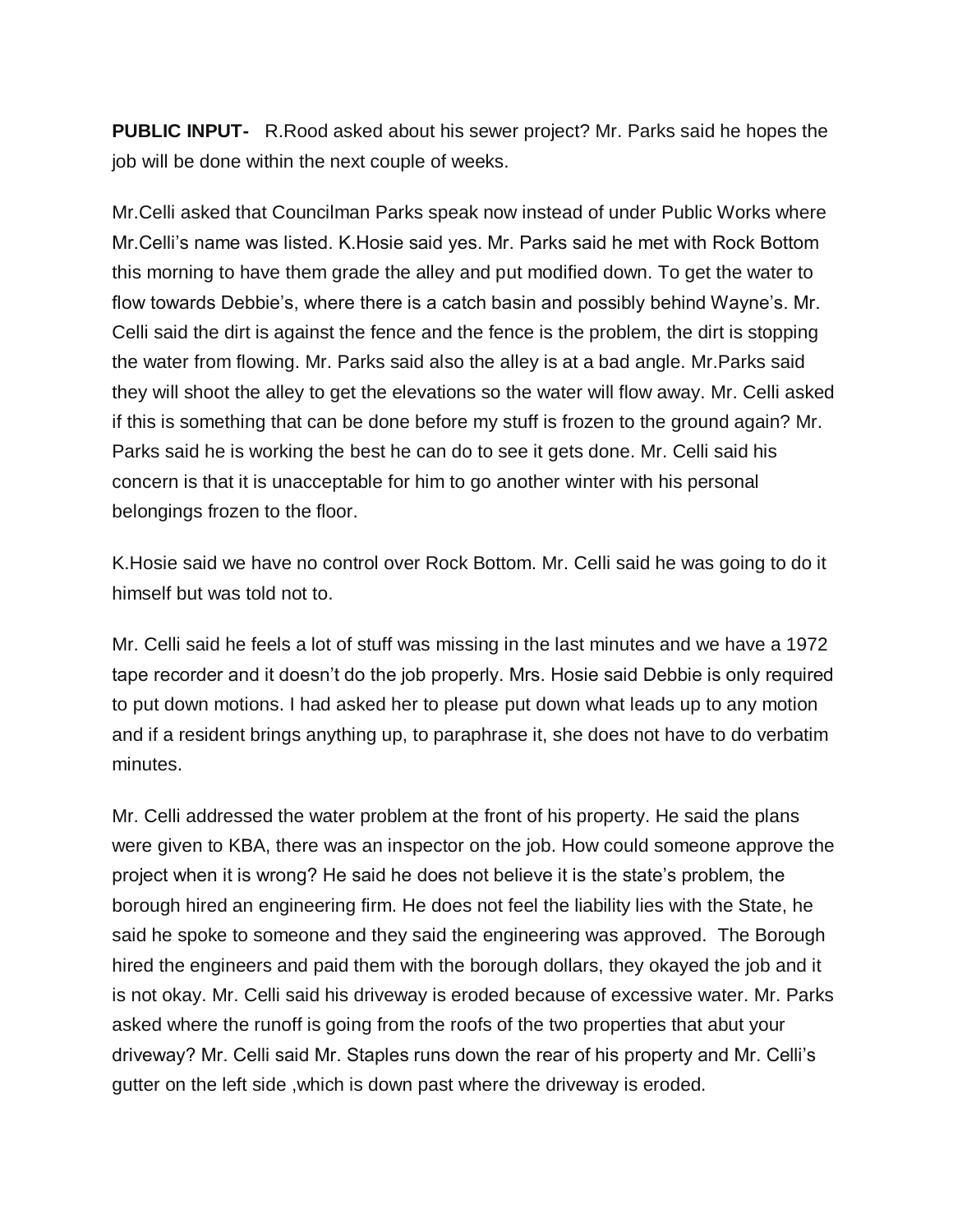The Mayor said it was a state project, it is not our land, it is state land. The state might have hired the engineer instead of us, he was not in on the planning. The borough does not own the sidewalks or the road. Mr. Celli said if what you are saying is true anyone can come in here and do what they want.

Mr. Celli said back to his building, he does not need to talk to Bureau Veritas he knows where they stand. Mr. Nicholls said he was going to check on some contractual things with Bureau Veritas , we swapped phone numbers and was supposed to hear back in a couple of days and it was two and a half weeks later. Mr. Nicholls suggested a meeting with Mr. Burton that perhaps something can be done. Mr. Celli said he left a job in Taylor for nothing, if someone says they are going to do something do it, this is unacceptable. Mr. Burton has serious medical problems someone should have called me. Mr. Estile said he found out about five minutes before Mr. Celli arrived. Mr. Celli said that's very ironic and convenient. Mr. Estile said I am doing this for nothing, I have other things I can do also. You should be complaining to Bill Burton he set up the meeting not Mr. Nicholls. Mr. Nicholls said he did not set the meeting up, I called Mr. Burton to set the meeting up. Mr. Celli asked council to put themselves in his shoes. Mr. Parks said he is supposed to be at work, he is volunteering his time. Mr. Celli said why did you run for council than? Mr. Parks said because I want to see things get done. K. Hosie said we are all trying to help. Mr. Celli said to Mr. Parks you lost a couple hours, I have lost seven months.

Mr. Celli asked so what is going to happen? Mr. Nicholls said Bureau Veritas has the final say in this, not council. Mr. Celli said we are not moving forward on firing them with all the infractions they had. Mr. Nicholls said they did not show up for an hour or two a week here, that is there infraction. Mr. Celli said they do not return phone calls. Mr. Nicholls said I do not believe that is sufficient to fire somebody.

Andy Whitiak, 512 Garfield Avenue, Mr. Whitiak gave council pictures of a water problem at his home for 12 years. Mr. Whitiak feels the minutes are cherry picked. Cherry picked is going through and putting what is good for the borough and council and leaving stuff out that makes us look bad or wrong, that's what I believe. K. Hosie said nothing is done to make anyone look bad. Mr. Whitiak said it is not his job to fix the problem with his driveway. He allows children to wait in his driveway and in the winter it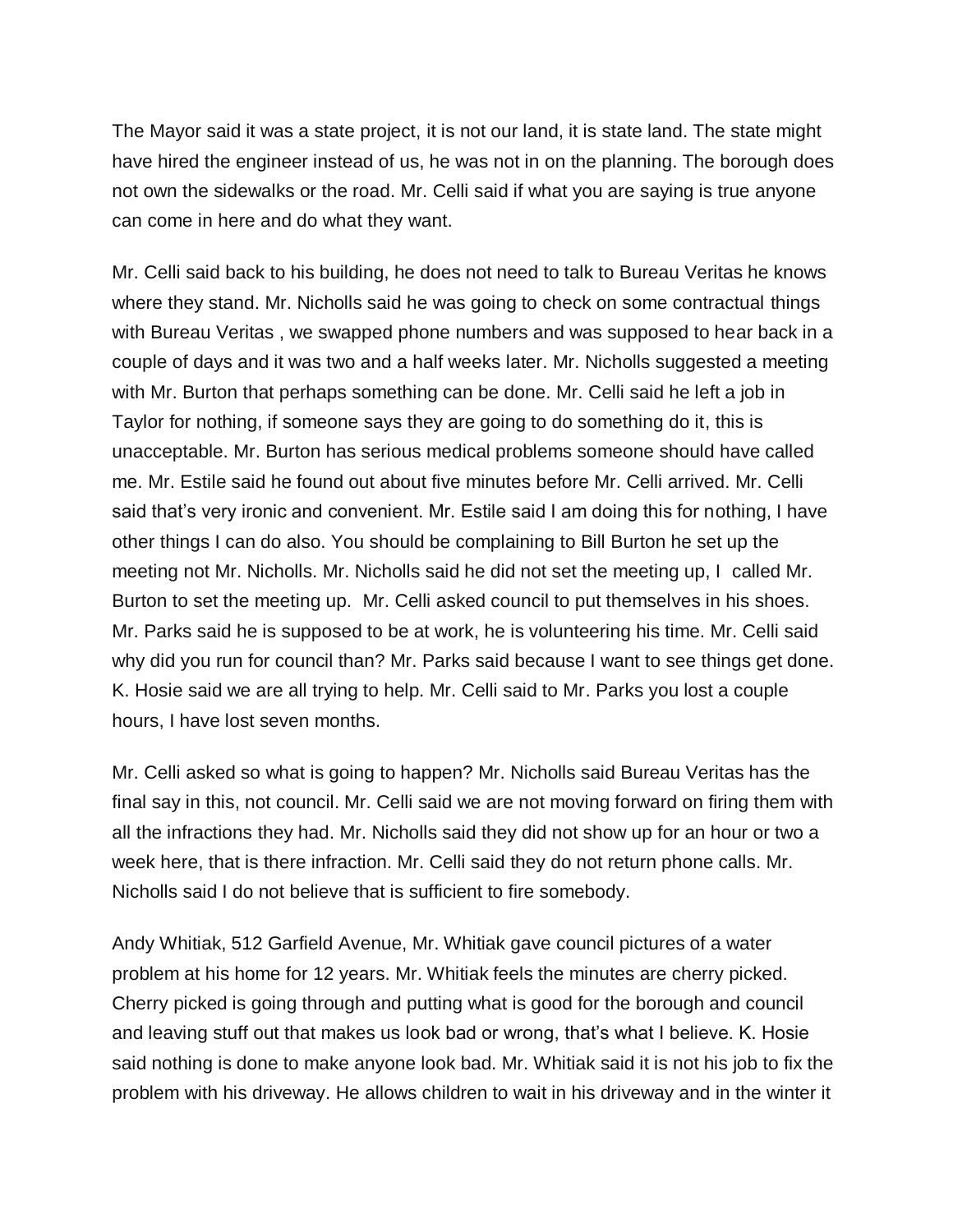is ice. Shame on the Borough for not taking over the road. But the run off starts at old Garfield which is the borough's responsibility. Mr. Whitiak said he put pipe in at the end of his driveway at his cost, and it is not working. The Mayor said that the swells were not put in right.

Mr. Whitiak said there was an accident in his parking lot and thanked the Chief and the police department for their help but they could not help a lot because it is private property, this is where my argument comes in when they pull people over. I don't want the police to stop the speed checks on Rushbrook with the school children and the buses, I want the kids protected. Please do not pull them over in our parking lot, ask them to move up on Madison.

Mr. Whitiak said I have had problems with Bureau Veritas, somebody's got to be in bed with this guy or friends with him. Just fire him what is he going to do to you? K. Hosie said we under contract. Mr. Whitiak said a lot of people complained back in October and November.

Mr. Whitiak addressed Councilman J. Smith he asked him how long he has been on council. Mr. Smith replied 3 or 4 years. Mr. Whitiak said I stopped coming to meetings, do you remember calling me? Mr. Smith said yes. Mr.Whitiak said Mr. Smith came to the Windsor and told him that we need more people like you that ask tough questions. Mr. Smith said I don't remember that exact phrase but I do remember talking to you about it.

Mr. Smith said there are a lot of issues that come before council, many different levels, many different problems. Mr. Celli has one, there are certain people on council who try to get to certain places, be it the bridge with holes or Mr. Celli's property and we try to make things right. And I think what Bob is saying, we are trying to do what is right, but council only has so much authority as far as the contract. Bob, Katie, JoeAnn and myself went down and looked at the property, we discussed it and Bob was going to Rock Bottom. I know there's a problem there so we are trying to fix that situation. But getting Rock Bottom on a time table, I don't think that is possible. I agree with you that you want the work done before wintertime. We try to address every situation, you (Mr. Whitiak) addressed the problem at your property along time ago and I remember that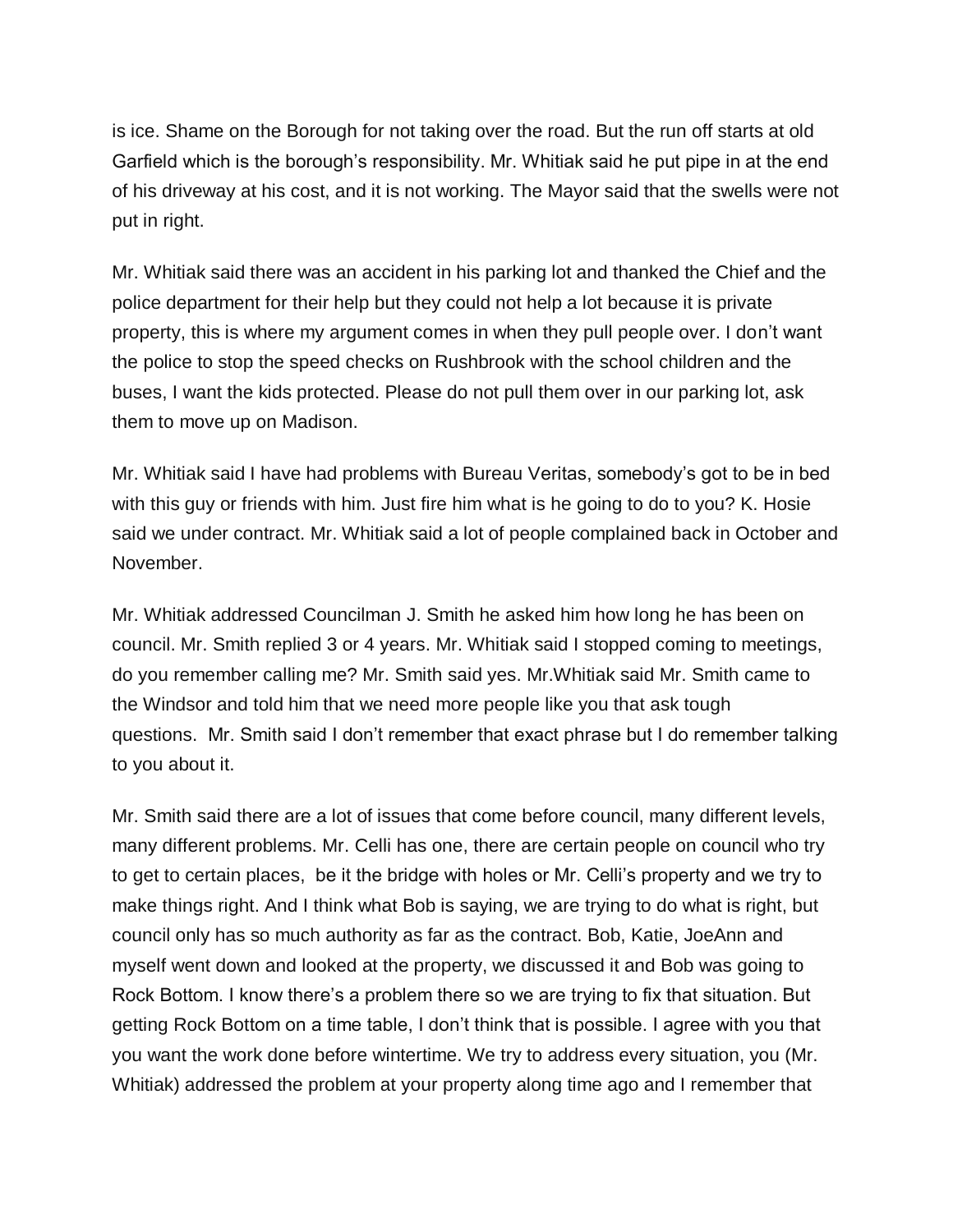we did not take the road over. We did not accept the road because the developer Mr. Raymond did not do it the way it was supposed to be done. We are addressing an issue that was done a long time ago. And to be honest it is tough, I just saw a picture it looks like the drainage system is above the road.

Mrs. Hosie said Bruce was saying ditches should have been put in. Mr. Smallacombe said there should have been a swell ditch all the way through and every driveway have pipes underneath to carry water to the catch basin. Mr. Parks said when he went over on a rainy day it was full of water where the stones are, some water was getting to the catch basin but most was overflowing onto the road. He said the pipe running under your driveway is not taking the water. Mr Whitiak said there is heavy big truck traffic on Rushbrook. Mr. Parks said maybe the state can come in with scales. Mr. Whitiak suggested crosswalks.

Mr. Whitiak said we love the Shade Tree Commission and we help them. He said he donated property and flowers, but he cannot afford to keep cleaning up the flower beds. Trees need to be trimmed. Mrs. Wilson said the STC has a schedule, we got prices on trimming trees on Jefferson, Washington and in your area. We have to wait in line for people to do it. Our group is getting older, we can't do it. Last year we thanked the person who came forward and did it for us. We are also looking at disastrous trees, we have three, to take down five trees and two in another area on Washington. There's only so much money its on a time table, they will be done, we have to have fund raisers. The borough budget, I am not complaining about it as I am sitting on council, they had to cut it back, because everybody said we had too much money. But that money from the borough was there for disastrous trees and maintenance. Now there is some money there and that money will be gone by the end of the month. The STC doesn't want cookie or bake sales, the churches do that, we don't have barbeques the fire companies do that. We have bus trips, not too many people have them and that does bring some money in. We have the Variety Show, three groups put it on together and they get a share of that. So we are on a time schedule, but if the money is not there, we are going to have to have volunteers come forth.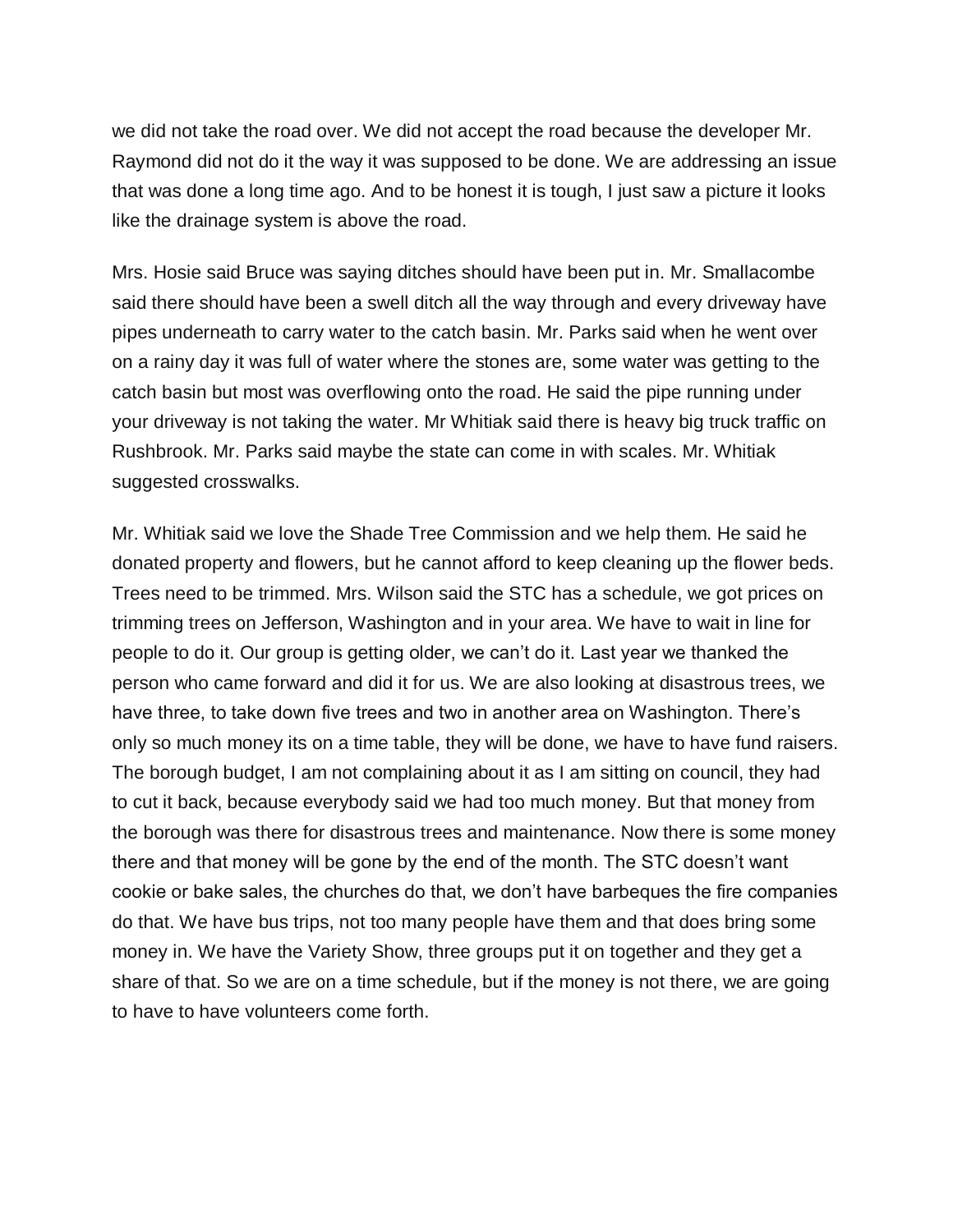Mr. Whitiak said he doesn't want to see any more vigilantes come, that tree must be \$300.00 to \$500.00 to replace. J. Wilson said the total cost to replace that tree is \$500.00.

Mr. Whitiak thanked everyone who was involved in the two drug busts the last couple of months, there are nine more houses in Jermyn. Jermyn is one of the big drug fields of Lackawanna County.

Ray Rood, said a long time ago he suggested an ordinance if work is being done on a borough right of way that the contractor be responsible for paying for a private inspector, that the borough would pick to make sure its done correctly, this was brought up by KBA and because of the situations these two gentleman are running into, it needs to be addressed. Also Mr. Rood said that at the corner of Bacon and Washington on the southwesterly side there is a tree there that is blocking traffic even for the fire trucks, it needs to be looked at.

Mr. Bob Chase said there is a tree at Maple and Washington, that is blocking the view for the firetrucks. Also the contractors for the power company are going through the stop signs in East Jermyn.

Mr. Whitiak said there was a truck alongside the creek taking water out of the creek. Mr. Smallacombe said they have to have a permit and asked Mr. Whitiak if he sees it again to get a name.

Mr. Celli asked about the re-hiring of Bureau Veritas. Attorney Nicholls said he will be asking for authorization to send Burea Veritas a letter that we will not be renewing, we have submitted the letter every year except for the first year.

**FINANCE** – A motion was made by J.Smith, seconded by J.Allan to approve invoices in the amount of \$2,117.82. All members were in favor.

**PUBLIC WORKS** – B.Parks reported Mark Kilmer has left as a full time employee and A.J.Fuga has been filling in. A motion was made by B.Parks, seconded by W.Estile to hire A.J. Fuga as a full time employee at \$12.00 an hour. All members were in favor.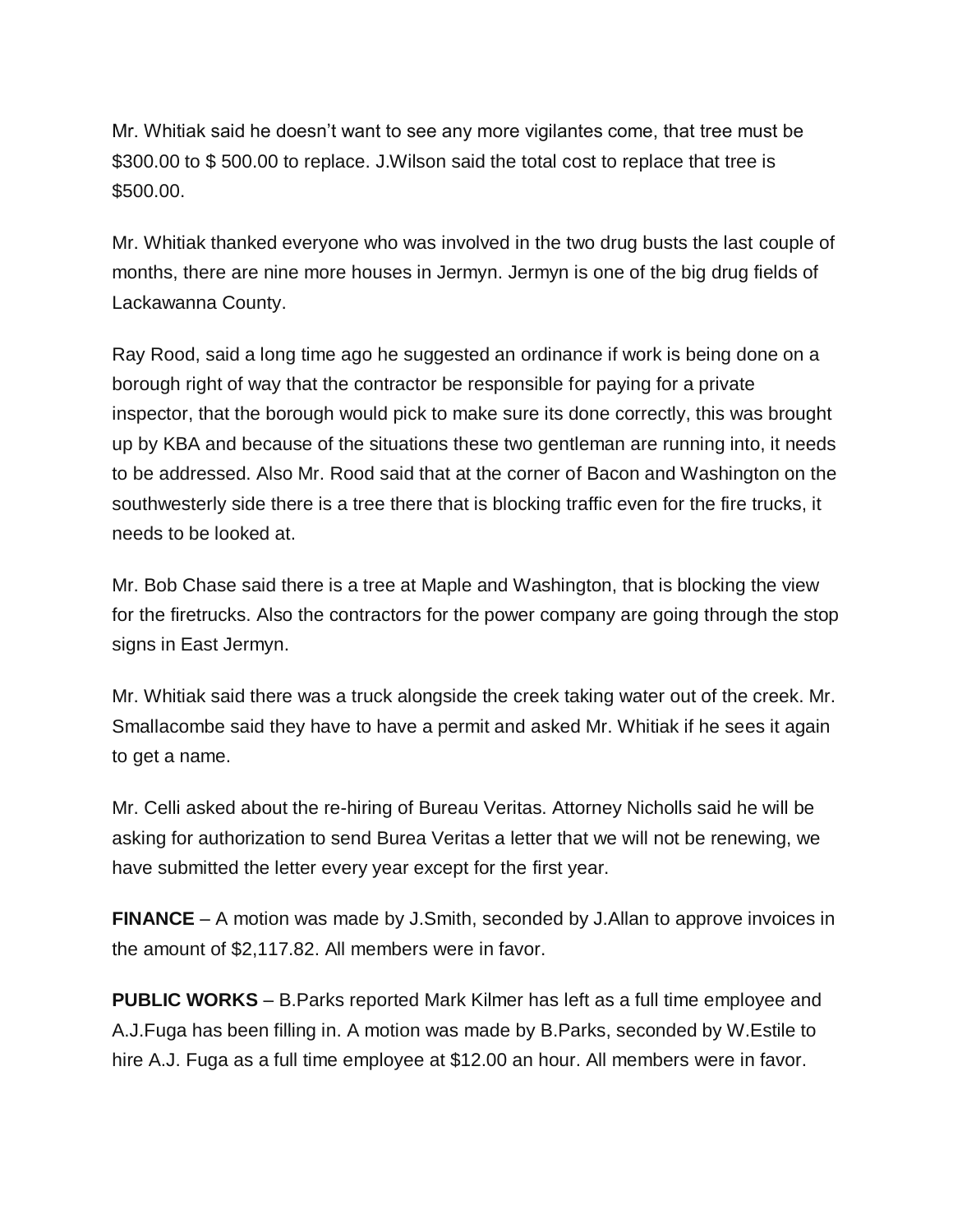Mr. Smith said everything he has heard has been very good and I know you will continue. I appreciate what you have done so far.

A motion was made by B.Parks to authorize advertising for part time fill in and snow plowing DPW employees seconded by W.Estile. All members were in favor.

**DAVIS COURT** – A motion was made by B.Parks, seconded by W.Estile to hire Rockbottom to shoot elevations, grade and put modified down and roll the 700 block of Davis Court at a cost of \$2,000.00.

K.Hosie asked for discussion? Mr. Smith said his question is that the Mayor had mentioned he could do this with our help as, we do not know when Rock Bottom will be able to get there. We have done everything we can do so far. Is the Mayor capable and willing to do it, and to give us a time frame? The Mayor said he can do it. K.Hosie said didn't you come up with a price? The Mayor said he did not come up with a price, he said about \$250.00 to\$225.00 to rent Rock Bottom's bulldozer, roughly \$200.00 for rental of roller and cost of delivering two loads of modified. Mr. Parks said we have to add time for the DPW employees. The Mayor said it will be a Saturday .so that will be overtime. Mr. Smith said right now we are not sure when the job will get done, hopefully by the winter. The Mayor said its up to council, I'm just volunteering, its no big deal. If you can't get somebody to do it, I can do it on a Saturday.

Mr. Smith said so you are capable of doing it? The Mayor said absolutely. Mr. Smith said shooting the elevations and a date when you will start it? The Mayor said whenever you want, if rock bottom is going to dig out all the blacktop and put modified down for \$2,000.00 you can't beat that. Mr. Smith asked Mr. Parks if Rock Bottom is going to take the black top down. Mr. Parks said they are going to dig out whatever needs to be dug out to make that a feasible area so the water will run off. Mr. Smith said we have the labor cost, the cost of removing the blacktop ,we have to bring in modified, the rental cost of the roller and grader and than if Mr. Celli still has problems, he will be before council again. Mr. Smith said his opinion is have Rock Bottom do it and if there should be a problem they will come back and fix it.

All members were in favor of above motion. Mr. Parks will notify Rock Bottom tomorrow.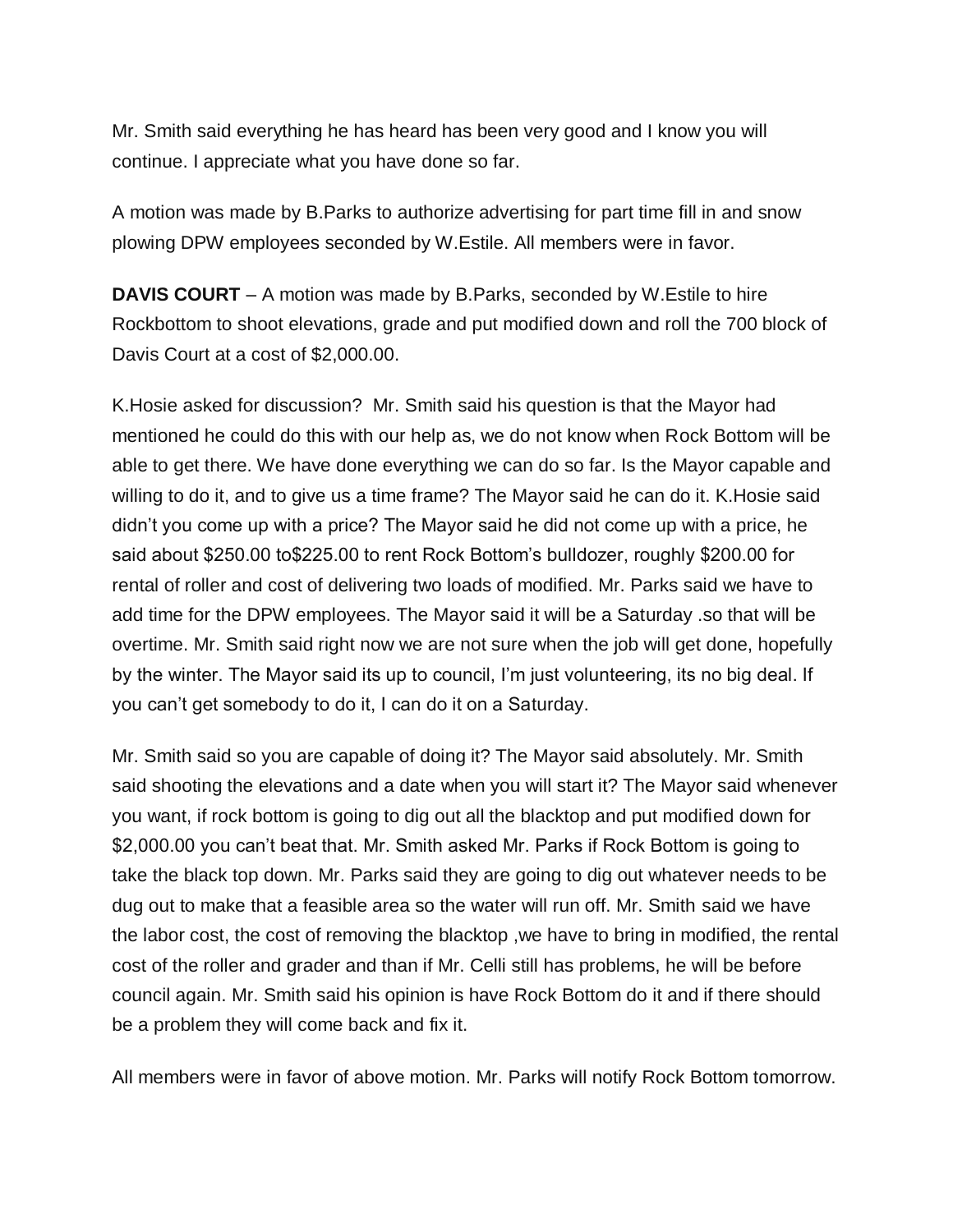Mr. Parks asked council to consider three or four Friday morning meetings because it is getting very difficult for him to get out of work. He said when he is not here he does not have a voice, perhaps it is time to resign. Attorney Nicholls will look into it. J. Wilson said it should be considered for the people who work second shift and cannot get to an evening meeting. K.Hosie asked that it be put on the agenda for the work session.

**PUBLIC SAFETY** – J.Smith suggested that the Mayor and himself have a meeting with the Police Chief.

**ROADS COMMITTEE** – K.Hosie said that B.Parks and herself went out and looked at the roads that should be considered first and she has a list. Mrs. Hosie asked Debbie to call Dennis for the next work session.

**ZONING OFFICER** – Mr. Chase said he found some signs in yards and gave the residents highlighted copies of the Zoning Ordinance with 7 days to apply for a permit or to remove the sign. Caught some people for sheds, decks. The new tattoo place has a recycling box which is not allowed. Mr.Smith asked if Mr. Chase has dealings with Bureau Veritas? Mr. Chase said once in a while, he rarely speaks to them. Mr. Smith asked if he hears a lot from the residents. Mr. Chase said yes, that it is difficult to get a permit and Bureau Veritas does not call them back. Mr. Smith asked Mrs. Hosie that when we discuss the contract with Bureau Veritas we should have Bob Chase present.

**POLICE MMO** – A motion was made by J.Smith seconded by J.wilson to adopt the 2015 Police Pension MMO in the amount of \$14,899.00. All members were in favor.

**GENERAL EMPLOYEES MMO** – A motion was made by B.Parks seconded by W.Estile to adopt the 2015 General Employees MMO in the amount of \$7,500.00. All members were in favor.

**TAX ANTICIPATION LOAN** –D.Morcom said the Finance Committee met and decided we may have some financial problems by January and recommended Council look into a tax anticipation loan. Attorney Nicholls said the year that you take the loan out it has to be paid off by the end of that same year. He said the process is not as difficult as a loan for a road, it could be done in a matter of two to three weeks. Attorney Nicholls said look into it at December meeting and pass a motion to start process in 2015.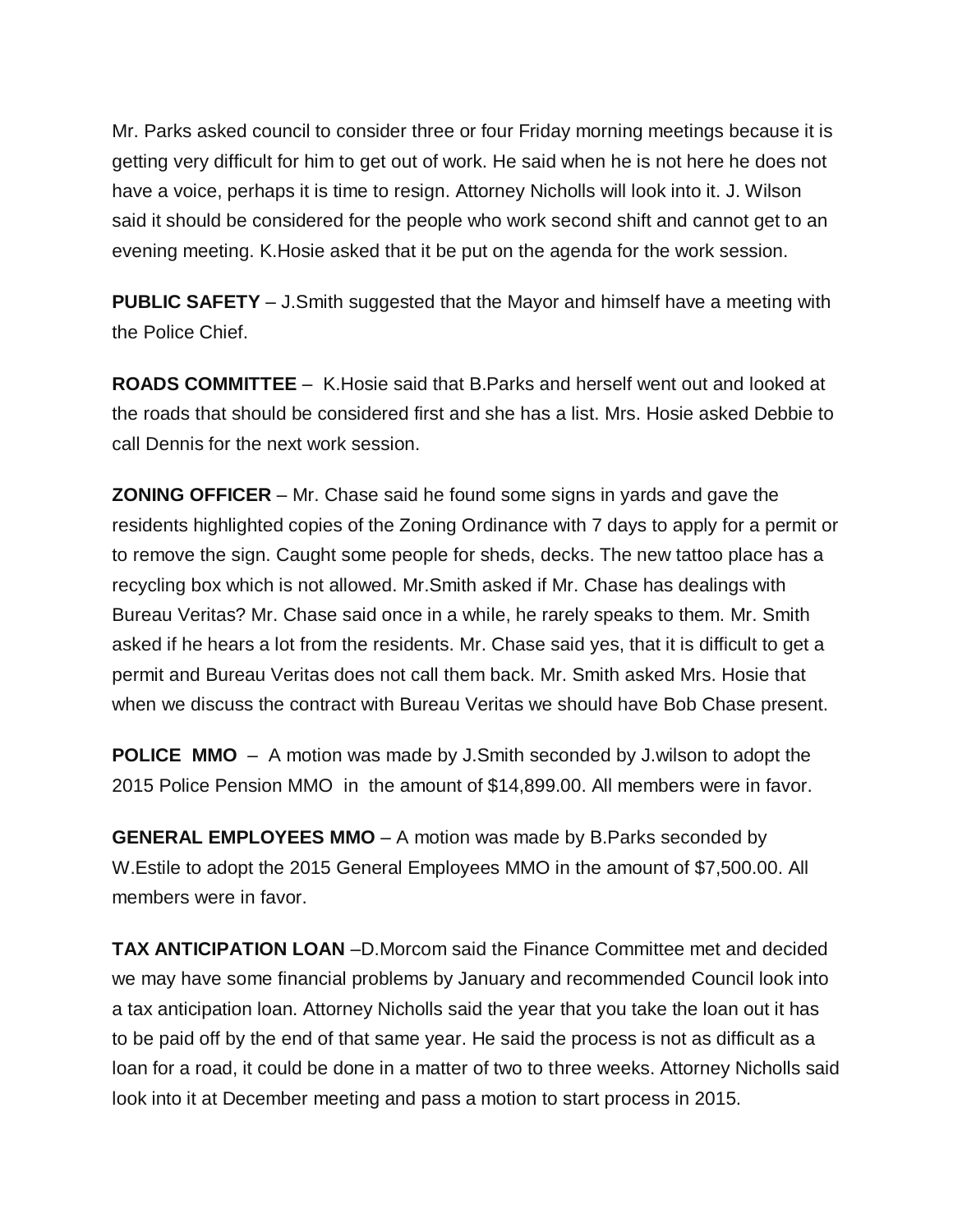**RESOLUTION FOR LOCAL SHARE MONROE GRANT** – K.Hosie said B.Parks and herself looked at OLD Mill Road and parts of it are washed out and it also needs drainage and sewer. A motion was made by J.Smith to pass a resolution to submit an application to the Local Share Account Monroe County for the paving and drainage structures for Old Mill Road, seconded by J. Wilson. All members were in favor.

**LETTER TO BUREAU VERITAS**– A motion was made by W.Estile seconded by J.Wilson authorizing Attorney Nicholls to send a letter to Bureau Veritas informing them that we are not renewing their contract. All members were in favor.

A motion was made by B.Parks, seconded by J. Smith to authorize Debbie to send letters to other inspection agencies asking for proposals. All members were in favor.

J.Smith asked about the offer of \$16,000.00 for the property on Riverview Lane. The Mayor said if the Borough would be interested, the gentleman would put a proposal together. Mr. Smith suggested the interested party contact Attorney Nicholls.

## **RE- APPOINT WILLIAM ARTHUR**

A motion was made by W.Estile, seconded by J.Allan to re-appoint W.Arthur until the next meeting or if Chief Zellers returns. Mr. Smith asked the legal status of Chief Zellers' case. Attorney Nicholls said it is the insurance company's' hands we have no recourse. All members were in favor.

A motion was made to adjourn by J.Allan, seconded by J.Wilson to adjourn. All members were in favor.

## One Reply to "Council Minutes – August 14 2014"



fzfzfz